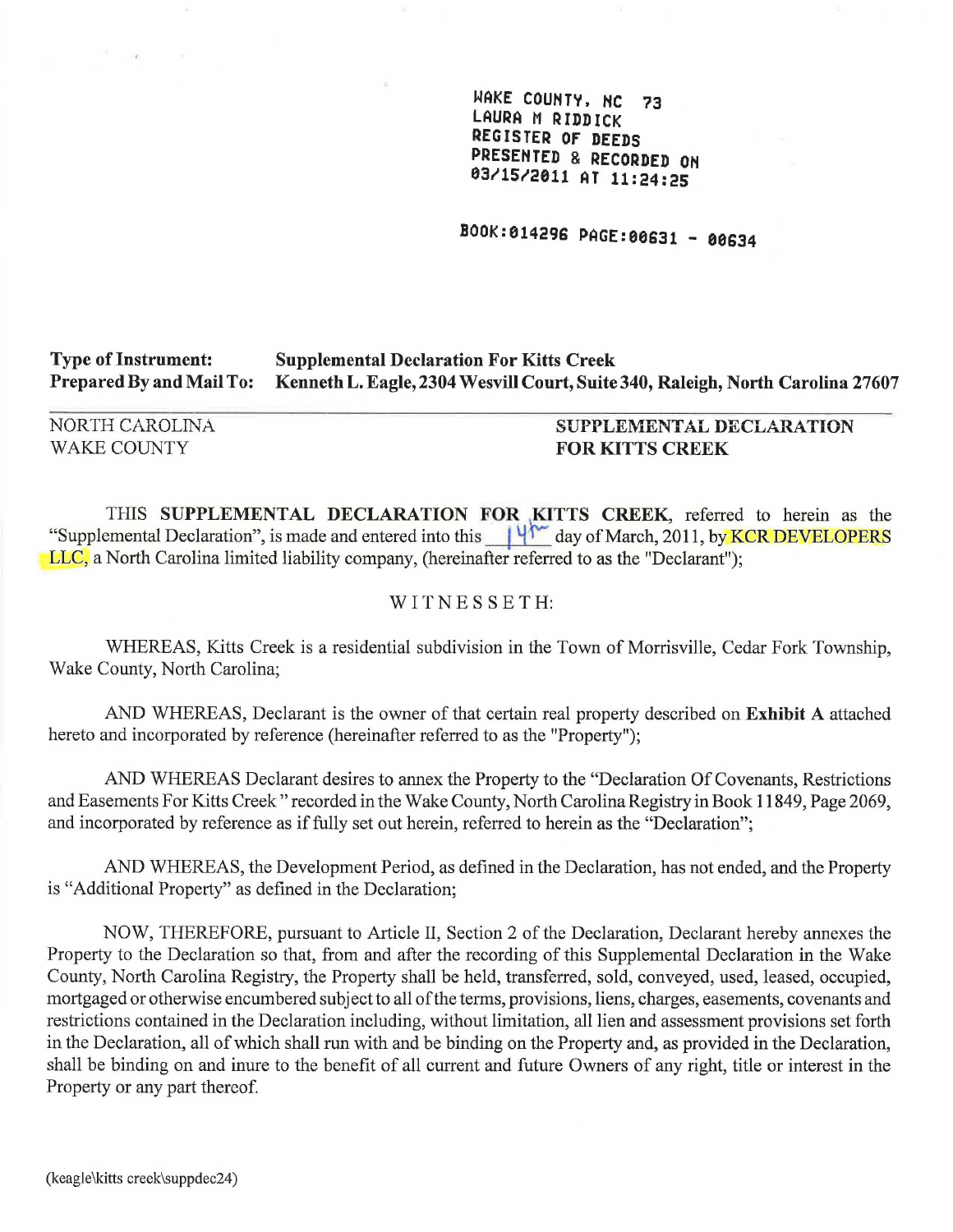IN WITNESS WHEREOF, Declarant has caused this instrument to be executed in legal and binding form on the day and year first above written.

### KCR DEVELOPERS LLC

a  $\epsilon$ Manager

State of North Carolina, County of Wake

I certify that the following person personally appeared before me this day, acknowledging to me that he Vic- U. Rayl signed the foregoing document:

Dated:



 $201$ 

| Printed/Typed Name:    |
|------------------------|
| Notary Public          |
| My commission expires: |